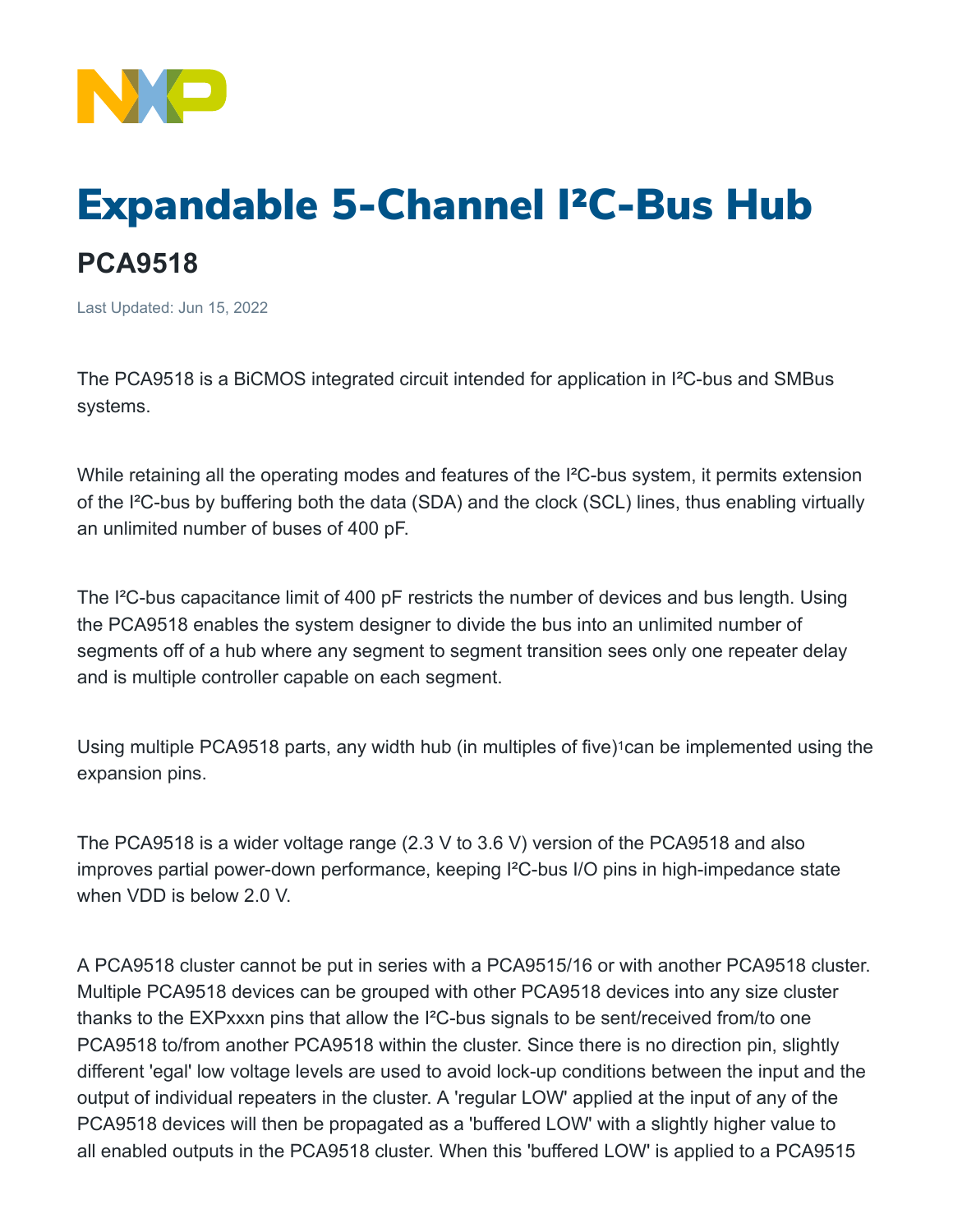and PCA9516 or separate PCA9518 cluster (not connected via the EXPxxxn pins) in series, the second PCA9515 and PCA9516 or PCA9518 cluster will not recognize it as a 'regular LOW' and will not propagate it as a 'buffered LOW' again. The PCA9510/9511/9513/9514 and PCA9512 cannot be used in series with the PCA9515 and PCA9516 or PCA9518, but can be used in series with themselves since they use shifting instead of static offsets to avoid lock-up conditions.



## **PCA9518 Block Diagram Block Diagram**

**Block diagram: PCA9518D, PCA9518PW Block Diagram**